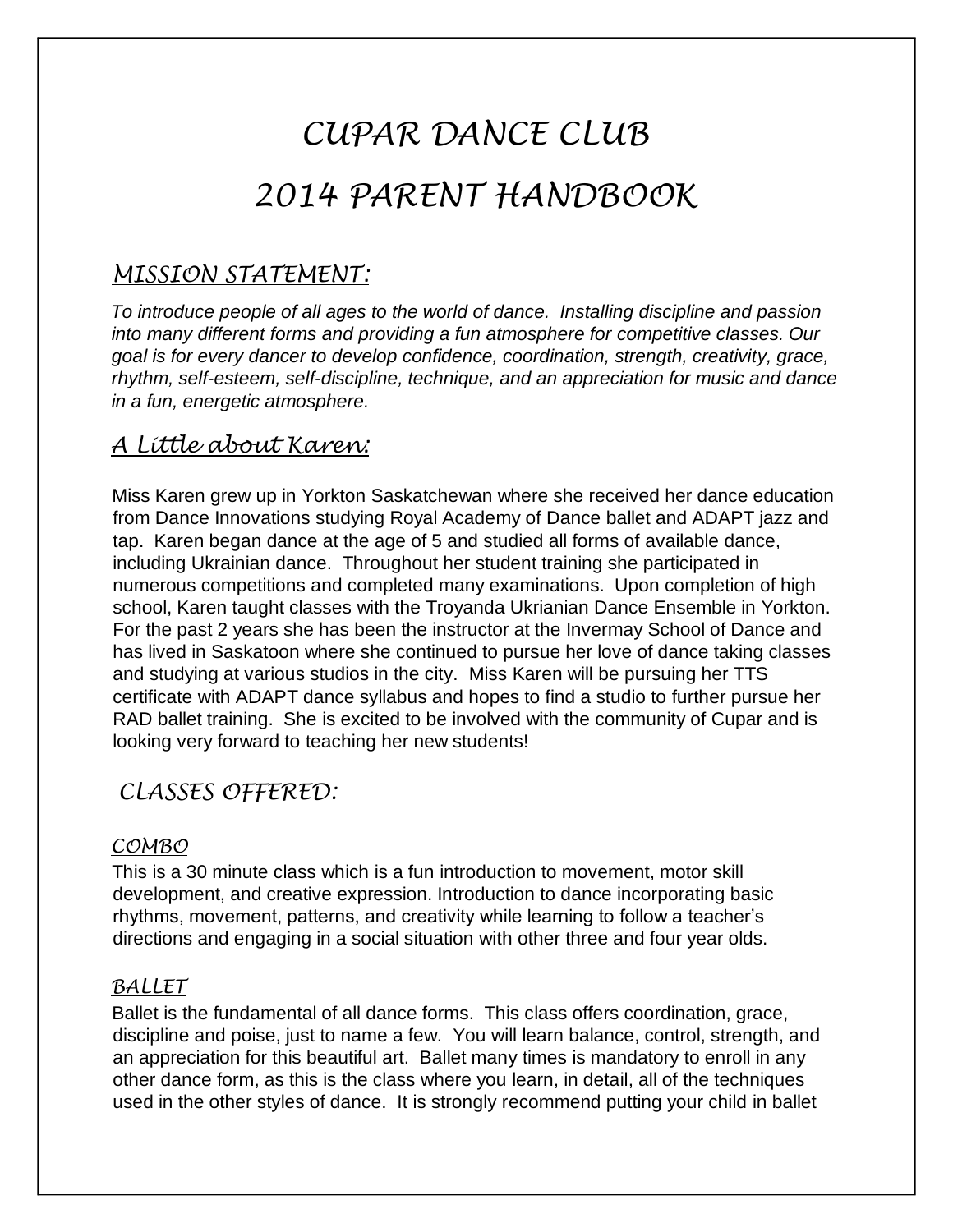as the difference it makes in each dancer is undeniable and brings out their best work in every other style. **Ballet is mandatory for any dancer wanting to take lyrical and must have 1 year of ballet before enrolling in lyrical. Ballet is also mandatory for any dancer wanting to do a solo or duet of any kind.** 

### *HIP HOP* –

This form of dance originated in the 1970s and is the culture from where rap emerged. Originally, it included graffiti art and break dancing. Hip Hop dancing incorporates the beat and syncopation of the music through body movement. Hip Hop builds creativity, coordination, and musicality. Hip Hop can be taken without any other dances as a prerequisite but has an age requirement of 7.

### *TAP*

This class teaches rhythm, foot patterns and coordination. Tap can take on many different styles and techniques from soft music to hard rock it is always a fun and energetic class.

### *JAZZ*

Jazz incorporates isolations, turns, leaps, kicks, flexibility and combinations. Jazz is always a work out and a favorite among many dancers. Ballet is recommended to strengthen technique for the benefit of the dancer, but is not required for jazz.

### *LYRICAL*

Lyrical is a combination of Ballet and Jazz using interpretation and storytelling through movement. Expression and emotion are an important part of a lyrical performance. It is a requirement for students to have ballet as a pre-requisite as it is a form of ballet. Class selection may be at the discretion of the instructor.

#### *CONDITIONING*

Conditioning is offered for ages 9 and up. Conditioning is focused on strengthening, toning and flexibility. All students are encouraged to enroll, as the training will help enhance all dances.

#### *POINTE*

*Pointe is an additional ballet class for students strong enough for pointe shoes at the instructor's discretion. Pointe is a very elegant form of ballet and takes a lot of training to be able to perform a routine on pointe shoes. Students eligible for the pointe class must also take regular ballet class and will require pointe shoes and ballet shoes. Minimum Age Requirement 11 & must have 4 years of ballet training.*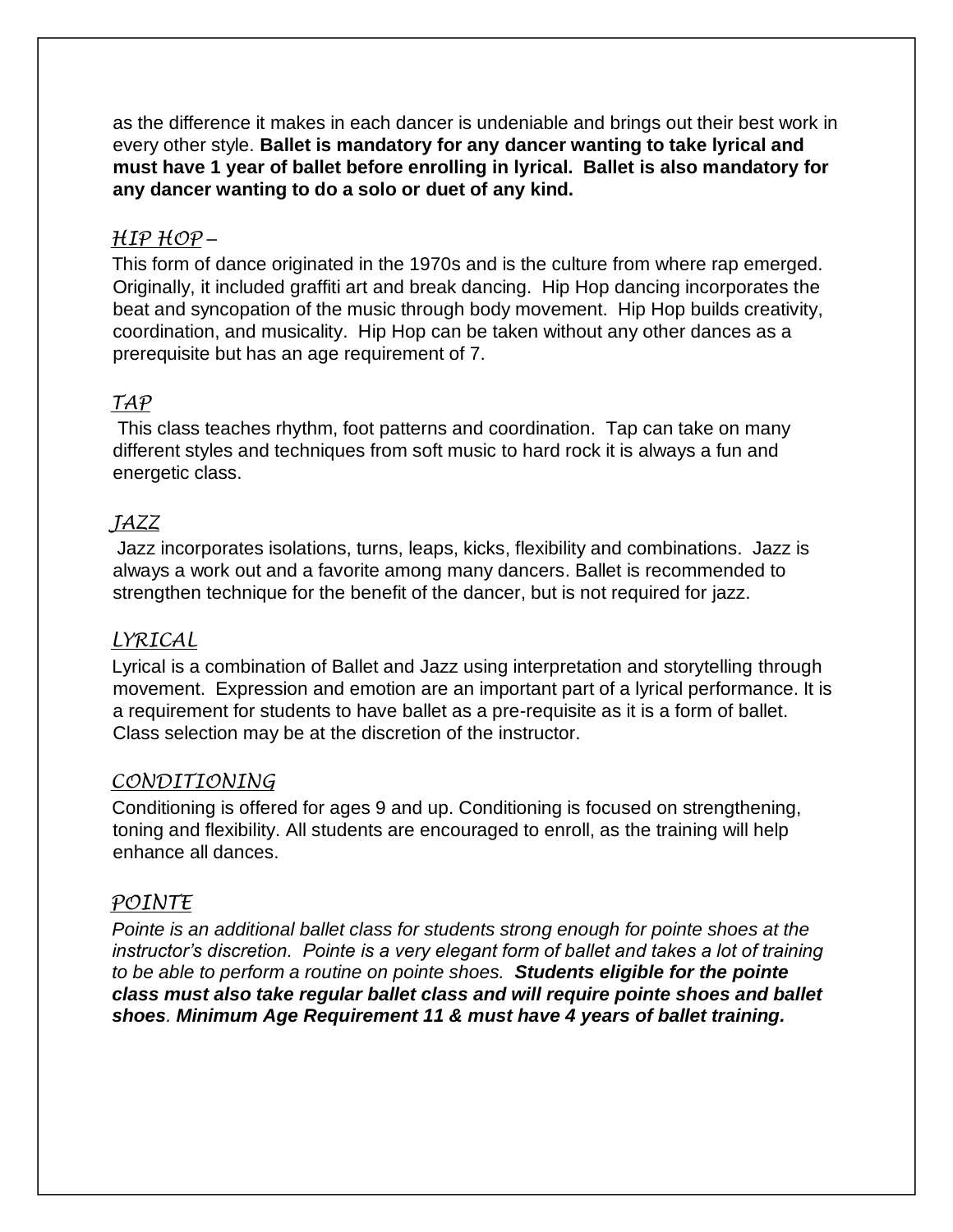### *DANCE DAYS & TIMES:*

Classes run Monday, Tuesday and Thursday between the hours of 3:30pm and 9:30pm, starting in September and continuing through April. Competitions are held in March and April and this year **recital will held on April 26, 2015**. Once the final schedule is made, there will be no revisions. Depending on demand, there may be dance camps offered during the summer months.

#### *FEES & COSTS:*

- \$250 for the first class
- \$140 for each additional class

\*Combo is \$140 as they do not have the option of additional classes

- Conditioning is offered at a discounted rate of \$75.
	- o Payment options:
		- **Full amount September 1**
		- Half September 1 and Half January 1 (post-dated cheques)
- Solo and Duet performances are paid for separately and directly to the instructor
	- $\circ$  Costumes Range from \$30 to \$100
	- $\circ$  Competition fees Range from \$7 to \$20 for each dance entered at each competition.
		- Due at the end of January each year.
- It is each dancer's responsibility to have proper dance shoes and tights. The specific color of tights is decided with the costume and there will be an option to order tights through the dance center after Christmas.
- The dance center will do photos every year and photos are optional for the parents to purchase.

#### *REQUIREMENTS:*

- *Please note, students will not automatically be put into their specific age group. The dance grades are levels of dance not grades in school and the teacher can and will place students where they fit. Some students may move up to an older age group before others as students may progress at different times and need to continually be challenged. As well a student wanting to try a new style of dance such as jazz after only taking tap may be placed in a lower level because they have not had the training other kids their age have already done.*
- *Lyrical Requirements:* 
	- o *Must be in Ballet class to take lyrical and must have 1 year of ballet prior to enrolling in Lyrical*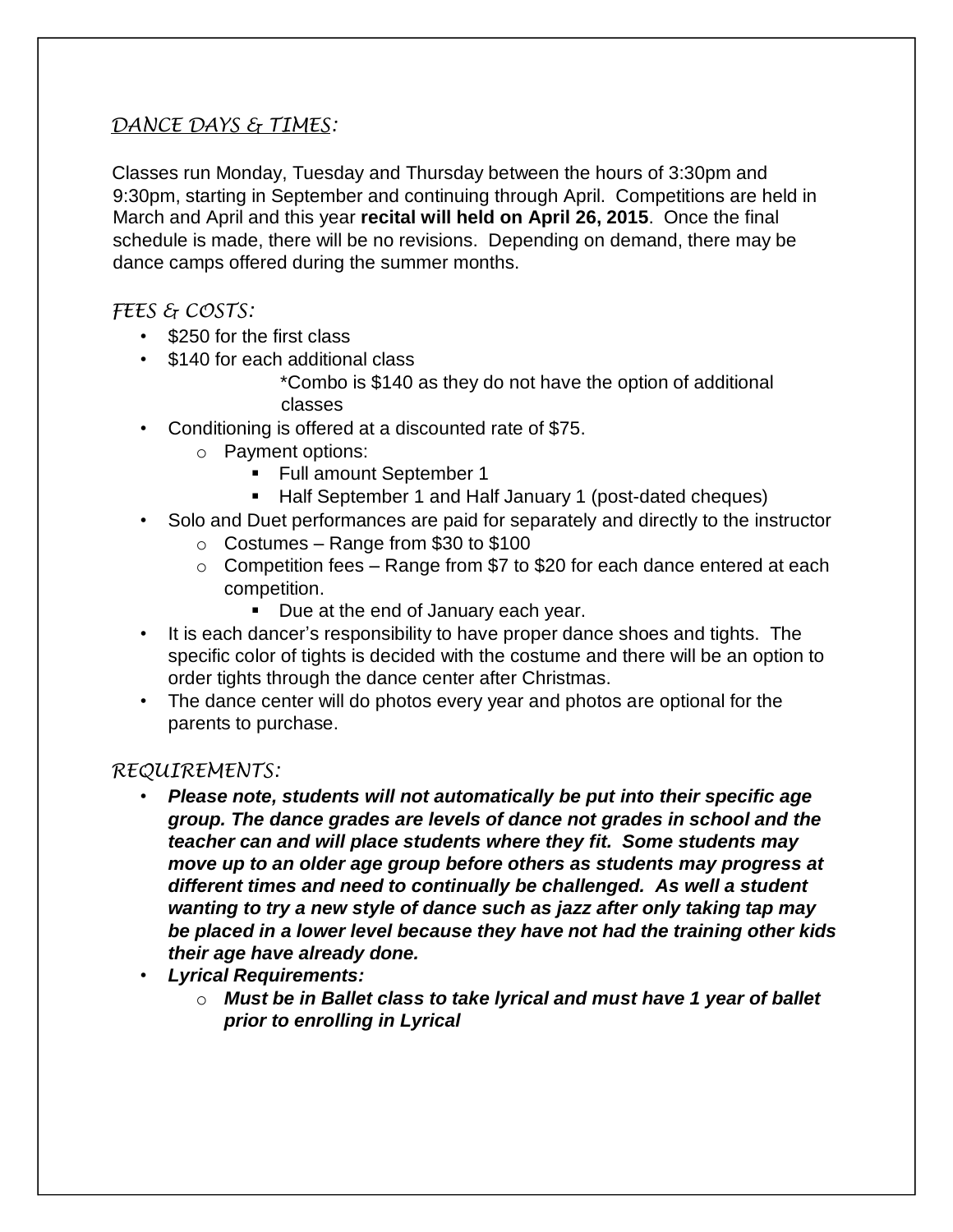### *CLASS BREAKDOWN*

### *COMBO*

- Your child *must* be 3 years old to begin dance
- Children are enrolled in a Combo class which is a combination of ballet and Tap. It is a 30 minute class one day per week
- Combo classes attending competition will generally be determined by the instructor but Combo will participate in the recital which is held in late April or early May
- Combo parents are asked to ensure their child has used the washroom prior to class

### *BALLET: PRIMARY, GRADED OR SENIOR*

- Ballet is the most core dance and the basis for all dance forms, it is recommended for all dancers and is required if your child would like to take Lyrical in the higher grades.
- Students will study classical technique of the Royal Academy of Dance in the grade based on the classes ability.
- Competing at 2-3 competitions each year (depending on age/grade and at the instructors discretion), attendance is mandatory. The reason being is that it is not fair to the group if dancers are missing it can easily spoil the routine or in some cases make the whole group unable to attend
- Poor attendance throughout the year may cause students to not be allowed to attend competition at the instructors discretion
- Parents of younger students are asked to ensure their child uses the washroom prior to class and bring a water bottle.

### *JAZZ AND TAP: JUNIOR 1-3, PRE-INTER 1-3, INTER/SENIOR*

- Students work will be based on the ADAPT jazz and tap syllabus in the level based on class ability.
- Competing at 2-3 competitions each year, (depending on age/level and at the instructors discretion) attendance is mandatory
- Poor attendance throughout the year may cause students to not be allowed to attend competition at the instructors discretion
- Parents of younger students are asked to ensure their child uses the washroom prior to class and bring a water bottle.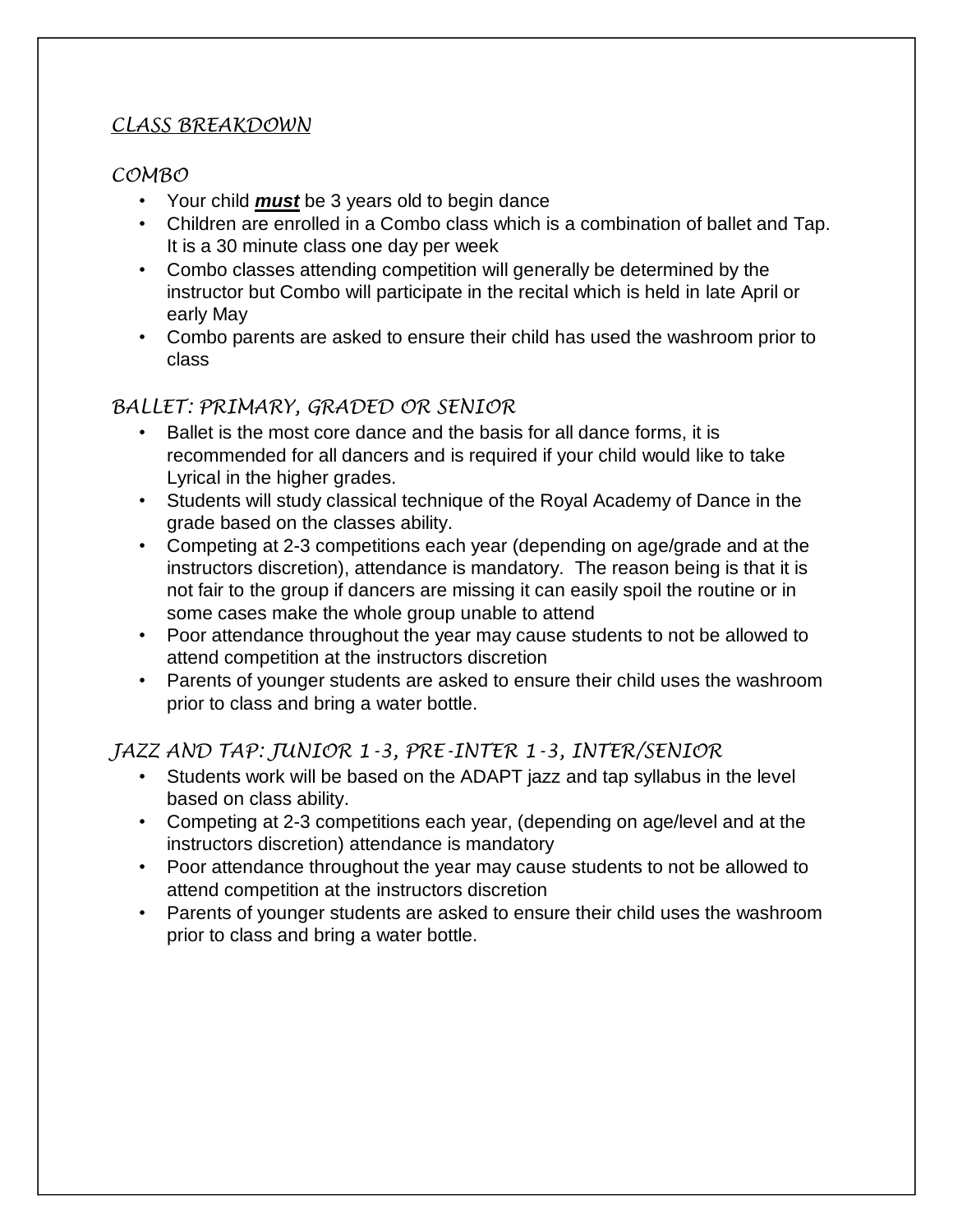#### **NOTES \***

- If there is a cancellation a facebook message and an email will be sent out, if you do not have email, we ask that you buddy up with someone that has email and have them relay any messages. Texting is also another method that may be used.
- Parent volunteers are needed for picture day, competition rehearsal, dress rehearsal, and recital. Without volunteers, we cannot have a yearend performance or picture day as bodies are needed to take payments, set up chairs, tables, decorate, etc. All parents are given one job on recital day, a sign up sheet will be posted closer to recital date.
- Parent supervisors at the hall are mandatory, each parent will be required to supervise 1 or 2 days during the dance year. Supervisor duties include:
	- o Ensuring the children are ready for their class, proper shoes on, hair tied back
	- o Ensure the noise level is kept to a minimum while waiting for classes
	- o Ensuring the hall rules are followed such as no sitting on counters, no touching stove, refrigerator or any other equipment and respecting the hall property.
	- o Ensuring the kitchen is left neat and the floor is swept and bathrooms are checked at the end of the night.
	- o We are able to keep our dance fees at a reasonable cost if we clean up after ourselves. If the town staff members are expected to clean up after us, the cost of rent will go up therefore increasing our fees drastically.
- If we are bumped from using the hall due to a funeral or other event, we may move classes to another location such as the Dysart Gym if it is available. This will be announced via facebook or email.
- Any returned cheque is given a \$30 charge for the fee's which must be paid at the same time as payment for the returned cheque.
- Invoices will be given out to Dancers in January and the payment must be made in full prior to picture day which is in early February, Students are not allowed to have their costume until it is paid for which is why it needs to be paid before picture day.
	- o Students who have not paid for their competition or costume fee's will not attend competition or be in the recital unless the balance is paid.
- Items left in the studio will be placed in a lost and found bin, however this bin is emptied **at the end of every month**. So please go through it periodically and take what is yours as anything left goes to goodwill.
- Students are to come to class 5 minutes early so they are dressed and ready to go when classes begin.
- Hair is to be tied back for all classes and is preferred to be worn in a bun for ballet.
- Children are to be wearing yoga or dance wear only. Your child will be sent home if not dressed appropriately. **Absolutely no jeans or baggy clothes.**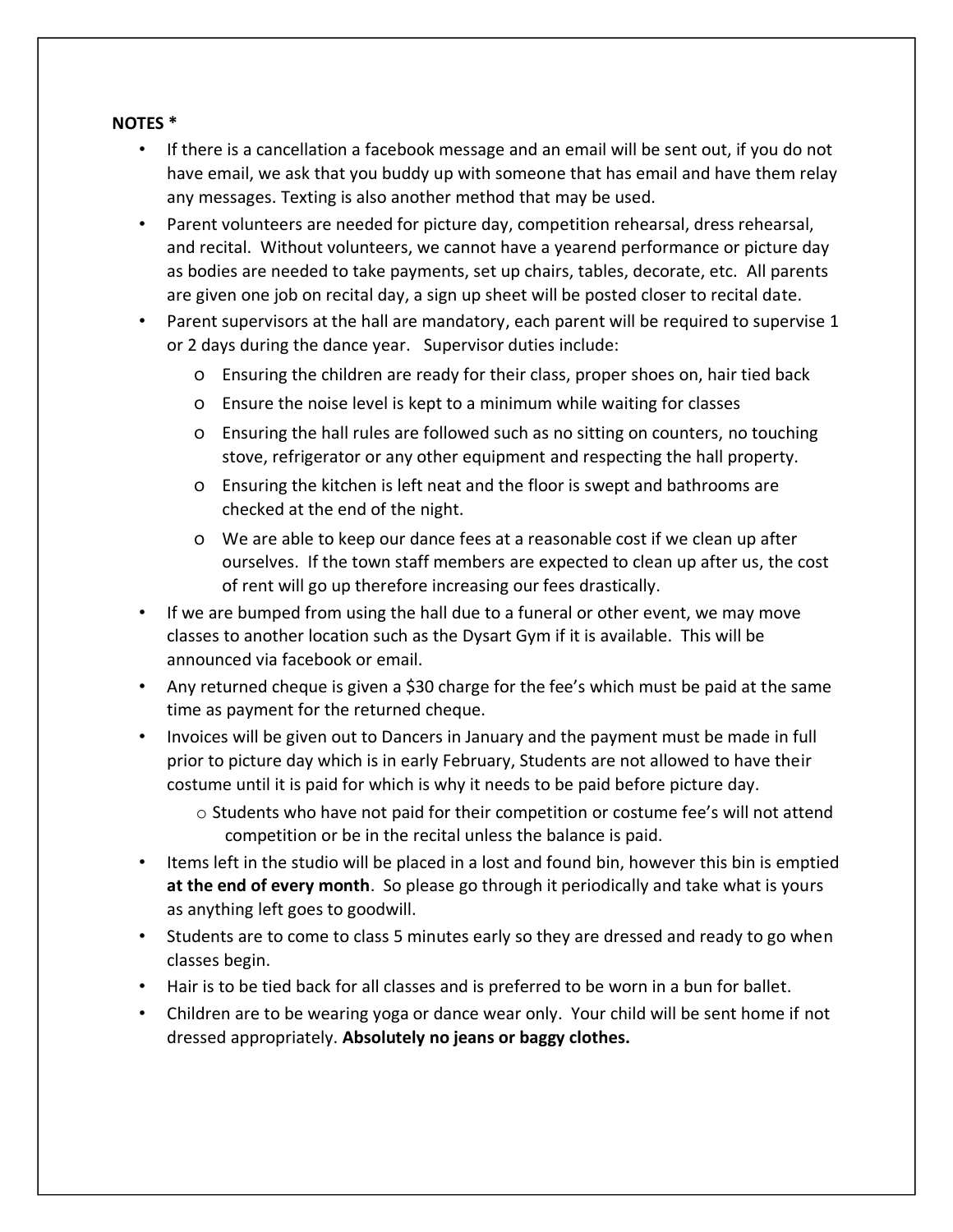- Tardiness and excessive absences will not be tolerated as it is disruptive to the whole class. **3 unexcused absences after Christmas may result in a child not attending competitions!**
- Dancers have the month of September only to decide whether or not to stay in a certain class. Refunds will only be given out October 1 after that a dropped class does not get any refund. A student who drops a class after October 15 must also pay for their costume as it will already have been ordered.
- We accept no responsibility for your child before and after class has let out so please ensure you are there or they know where to go.

| <b>CLASS</b>                    | <b>SHOES</b>                         | <b>CLOTHING</b>                           | <b>HAIR</b>                                     | <b>OPTIONAL</b><br><b>EXTRAS</b> |
|---------------------------------|--------------------------------------|-------------------------------------------|-------------------------------------------------|----------------------------------|
| Combo                           | Pink ballet<br>Beige tap             | Leotard &<br>tights                       | Pony tail<br>pinned off face                    | tight shorts or<br>skirt         |
| Jr/Pre Inter Tap                | Beige Maryjane<br>style              | Leotard &<br><b>Tights</b>                | Pony tail<br>pinned off face                    | tight shorts or<br>capri's       |
| Inter/Senior Tap                | Black/Beige<br>Split sole pull<br>on | <b>Tight fitting</b><br>yoga wear         | Pony tail<br>pinned off face                    |                                  |
| Primary/Graded<br><b>Ballet</b> | Pink leather                         | Leotard &<br><b>Tights</b>                | Bun (preferred)<br>Pony tail<br>pinned off face | Skirt or tight<br>shorts         |
| Sen. Ballet                     | Pink leather or<br>canvas            | Leotard &<br>tights                       | Bun (preferred)<br>Pony tail<br>pinned off face | Skirt or tight<br>shorts         |
| Jr/Pre Inter Jazz               | Beige leather                        | Leotard &<br>tights                       | Pony tail<br>pinned off face                    | Tight shorts or<br>capri's       |
| Inter/Senior Jazz               | Beige leather                        | <b>Tight fitting</b><br>yoga wear         | Pony tail<br>pinned off face                    |                                  |
| Lyrical                         | Beige leather                        | Leotard &<br>tights                       | Pony tail<br>pinned off face                    | Tight shorts or<br>capri's       |
| Beg. Hip hop                    | <b>Black running</b><br>shoes        | Dance shorts or<br>pants fitted<br>shirts | Pony tail                                       |                                  |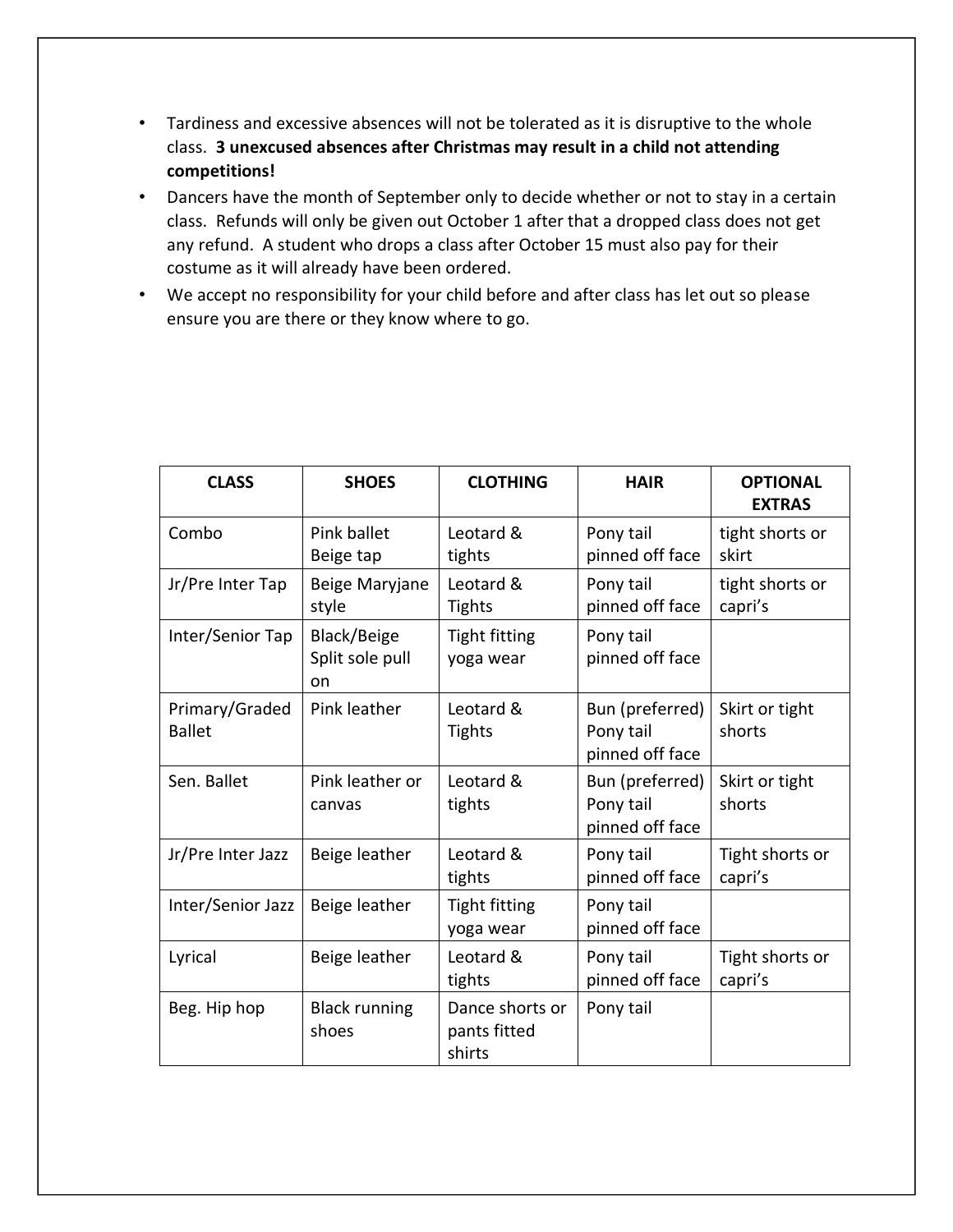| INT/SEN hip hop | To be decided                                                 | Dance shorts or<br>pants, fitted<br>shirts | Pony tail |  |
|-----------------|---------------------------------------------------------------|--------------------------------------------|-----------|--|
| Conditioning    | Any dance<br>shoes (Jazz<br>shoes<br>recommended<br>if owned) | Dance shorts or<br>pants, fitted<br>shirts | Pony tail |  |

Your executive members are:

Holly Findling – President Kim Macknak – Past President Kathy Kirchhofer – Parent teacher Liaison & Combo parent Liaison Jackie Hart – Recital School Liaison/Dancewear Michelle Desfosses – Treasurer Corrine Kolody – Communications Michele Chubak – Costumes & Clothing Sheri-Lynne Desfosses Kelly Klisowsky

**Feel free to email the executive at cupardanceclub@sasktel.net Or Join the Cupar Dance Club's Facebook Group**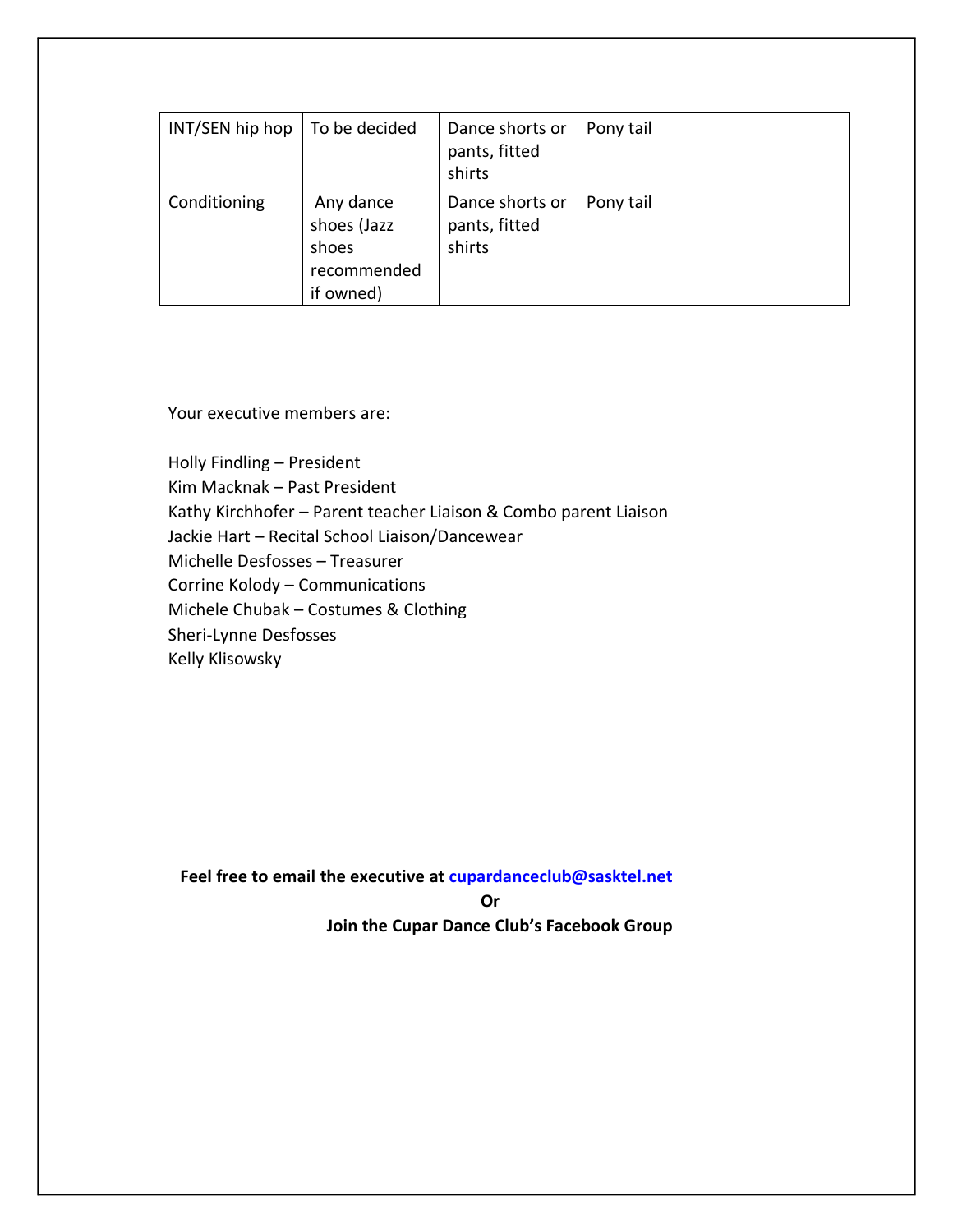# Cupar Dance Club – Important Club Information

The purpose of this section of the handbook is to give a reference to the parents and students of Cupar Dance Club about the workings of the Club, an outline of what events occur throughout the year and understanding of how decisions are realized within our club.

# General Meeting

 There is a General meeting held at the beginning of each dance year. The meetings are attended by the dance club executive with the intention that all dance club parents can come and hear the minutes, express their concerns and if necessary, vote on changes or new ideas presented. This meeting also outlines budget and expenses for the year. This meeting is usually where payment for classes is submitted to the treasurer.

# Club Executive

 The Cupar Dance Club executive is made up of several roles. Those roles currently filled are:

- $\checkmark$  President Holly Findling
- $\checkmark$  Past President Kim Macknak
- $\checkmark$  Secretary Corinne Kolody
- $\checkmark$  Treasurer Michelle Desfosses
- $\checkmark$  School liason Jackie Hart
- $\checkmark$  Parent Liason Kathy Kirchhofer
- $\checkmark$  Costume Lead Michele Chubak
- $\checkmark$  Kelly Klisowsky
- $\checkmark$  Sheri Lynn Desfosses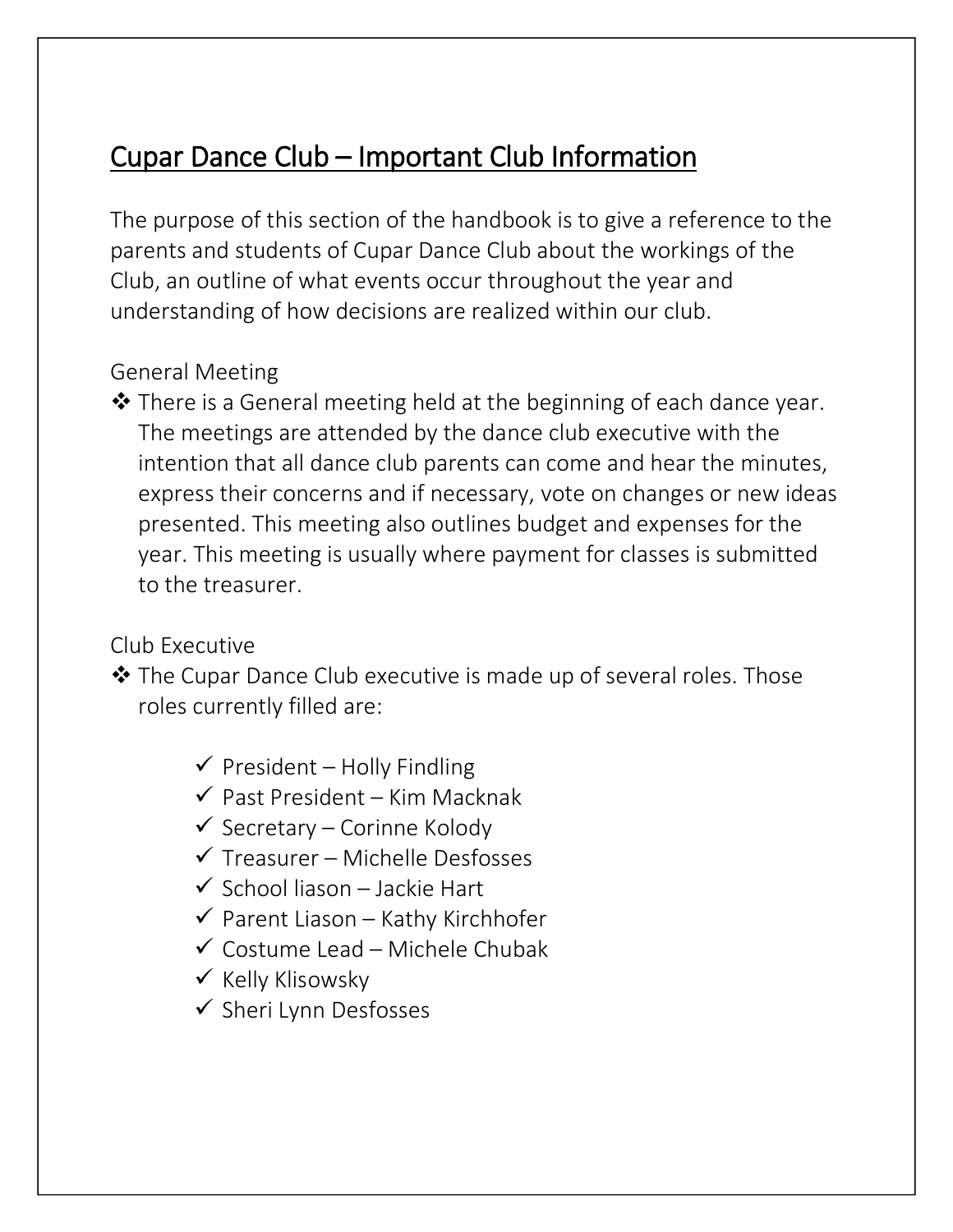### Parent Liaison

 There is a parent liaison assigned to the Cupar Dance Club executive. The purpose of this role is to direct the flow of communication through one point of contact and reduce direct interruptions for the dance instructor. Please channel all questions and comments through the Liaison. If you need to communicate an issue you have, please email the liaison at [cupardanceliason@sasktel.net](mailto:cupardanceliason@sasktel.net)

# Parent Helper

 $\clubsuit$  There will be a parent helper needed for each night of dance at the hall. A schedule will be distributed to the parents and a cheque in the amount of \$50.00 submitted with fees that will be cashed if you do not attend your scheduled time. This role is necessary to supervise the kitchen area, ensure dancers are ready for their turn, and tidy the hall. This main reason for this to be done is to help keep our fees down and ensure no damage is done to the premises. There will be a binder at the hall with instructions for the parent helper and hall rules.

### Fees

 Fees are decided on a yearly basis dependant on many factors. Some of those factors are budget from previous year, expenses, travel/mileage for the instructor, rental of a building, insurance and number of students.

# Dance Schedules

<u>❖</u> Dance schedules will be distributed via email and attached to our facebook page. The schedule is created by the instructor and executive. We strive to work around other organized sports but are not always able to accommodate individual student requests. Please remember, the club tries its hardest to schedule a large group of dancers as best they can and cannot accommodate all situations that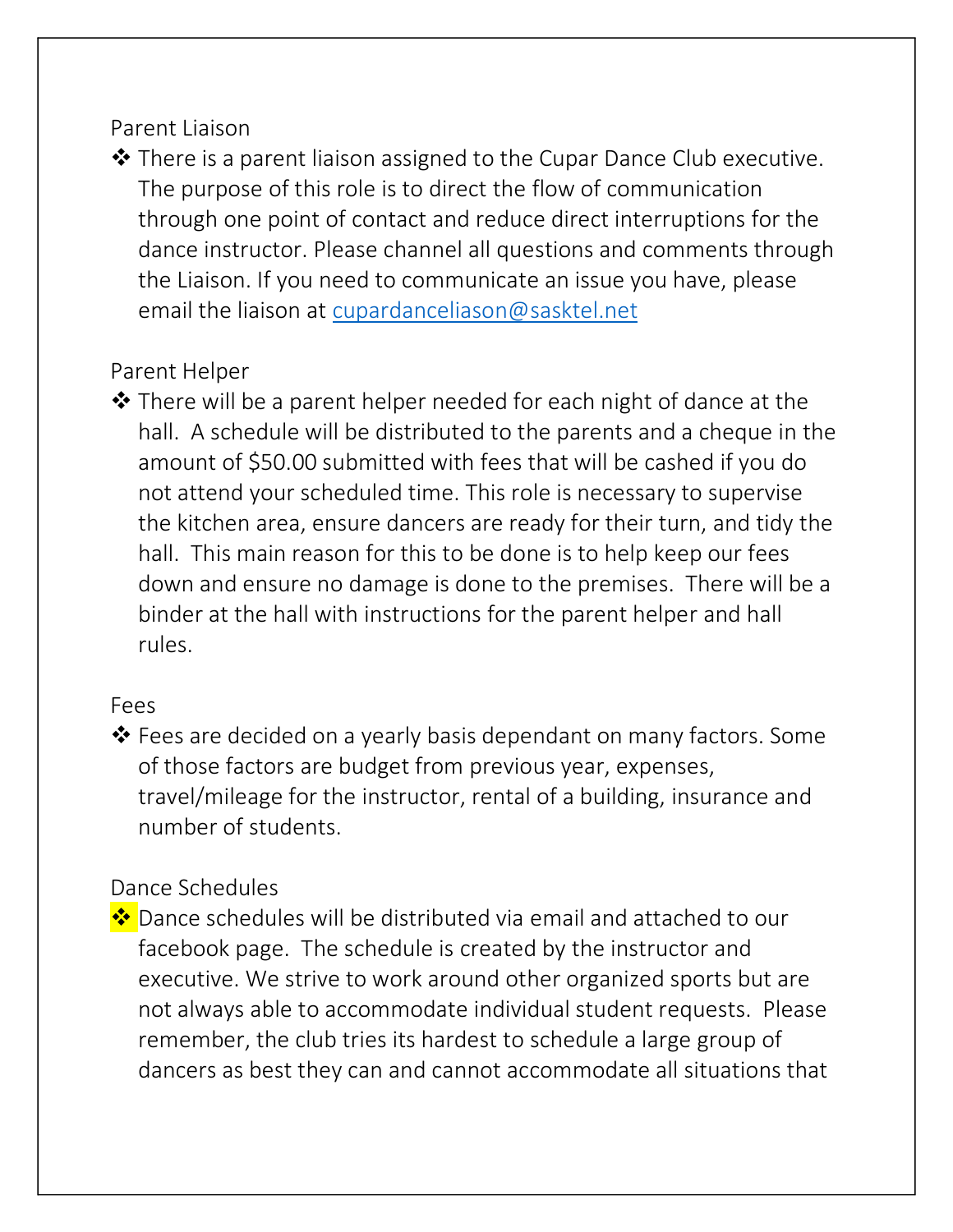may arise for scheduling. Once the schedule is sent out, there will be no revising the calendar since any time we make changes for one person, we will be inconveniencing other members.

### Dance Competitions

- ◆ Dance competitions will be decided on by the current dance club instructor with consultation from the dance club executive. There are many dance competitions throughout the province that our club is eligible to attend. Some competitions do require an invitation, some require the teacher to be a member of the CTDA, and some have open registration. For these reasons, we will leave that decision mainly up to our instructor but do encourage feedback. If there is a competition you are interested in or want to suggest, please feel free to share that with the liaison.
- Each competition varies in how it is run and how it is adjudicated. Please be mindful that not all competitions will have the same outcomes. There may be various levels within each age group (beginner, intermediate, novice,) or it may just be grouped by age (ex: Jazz age 9-11). The dance teacher will place each dance group in the level they feel appropriate for each competition. Once competitions are announced, you can always use our facebook page to share information and ask questions. There are many parents who have attended various competitions and are a wealth of knowledge.
- $\clubsuit$  The dance instructor will do her best to give the club as much advance notice as they can for the competitions so parents can make arrangements for their children and book any accommodations, depending on where the competitions are hosted. Please refer to the Competition Hints and Tips page on our facebook page for some helpful suggestions on things you can do to make competition time less stressful and run smoothly for parents and students..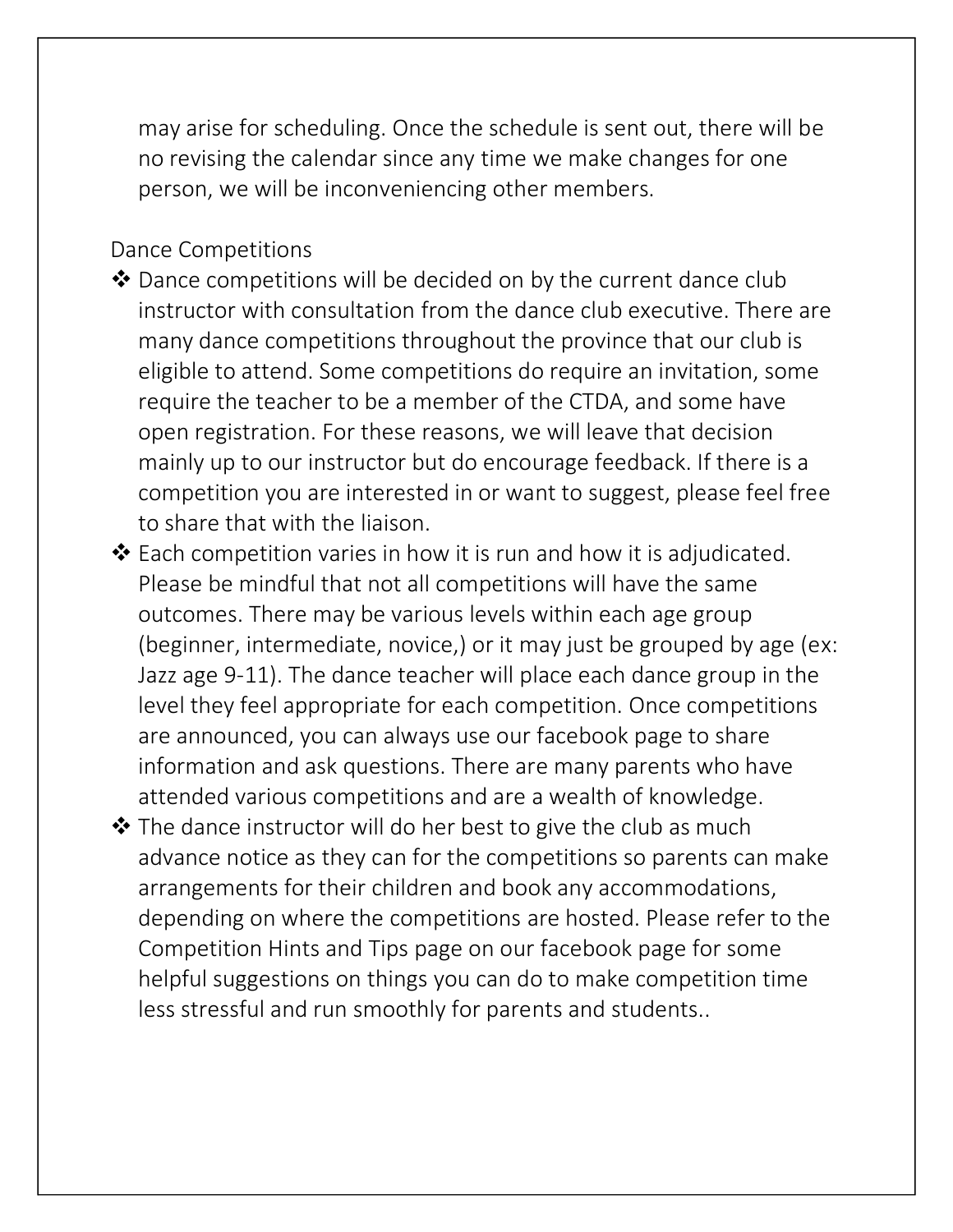# Recital

 Recital is an important way for our club to share our student's talent and accomplishments with the community, friends and family. It is mandatory for parents and members of the dance club to volunteer in the organization and overall execution of the recital. A committee of volunteers will be assembled close to the end of dance season to organize the recital. If you are interested in being on this committee please contact the parent liaison or discuss with one of the executive members.

# Photos

 Cupar Dance Club does get professional photos taken for our club each year. Photos are optional for the parents to purchase but we really encourage students to be present for the shoot, unless there are circumstances that prevent the student from attending.

# Student Helpers

 $\triangle$  Student helpers are chosen by the instructor and are usually needed in Combo, Junior and Primary/Grade 1 classes. The helpers are volunteer and it is considered an honour to be asked to be a helper. The students get first-hand experience in learning how to instruct dance. Students chosen generally demonstrate dedication and leadership skills.

# Dance Camp

 $\clubsuit$  Dance Camp is determined on a yearly basis by the instructor. A note will be put on the facebook page and an email sent out about registration. This is optional for the students but is a great way to get the kids back into the swing of things at the end of the summer before classes begin. It is a great way for the kids to try out all forms of dance we offer and have exposure to guest dance instructors.